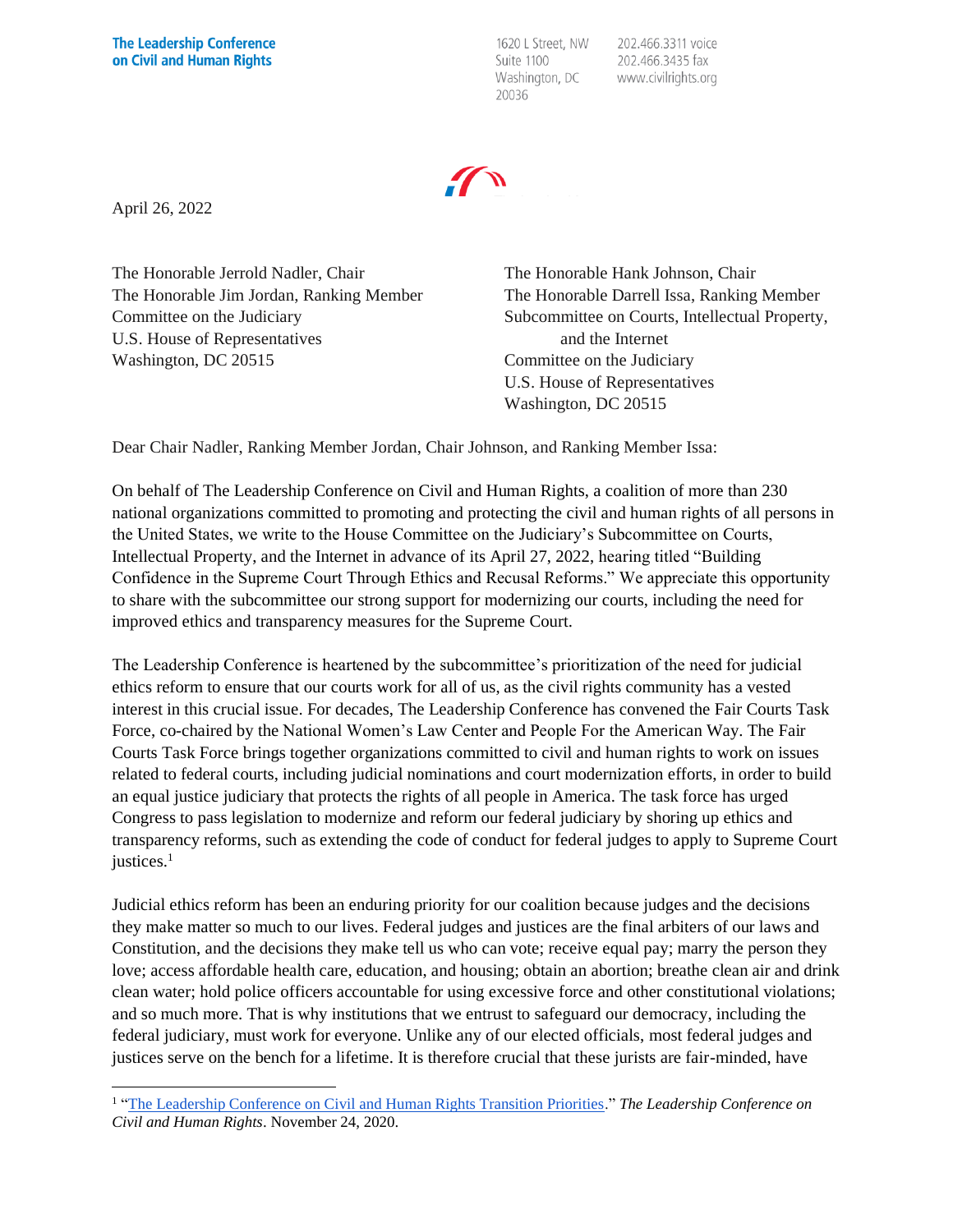April 26, 2022 Page 2 of 3



diverse lived and professional experiences, and are committed to the civil rights of all of us, not just the wealthy and powerful. There are various ways in which elected and other public officials who violate ethical guidelines can be held accountable; it is far more difficult for the public to hold unelected federal judges who violate ethical guidelines accountable. Congress has the sole authority to remove a federal judge or justice from office via the impeachment process, and only eight federal judges in our entire history have been removed in this way.<sup>2</sup> For us to have equal justice, every person must be able to trust that they will be treated fairly and equitably by judges and justices who are not unduly influenced by or beholden to corporate wealth, partisan politics, or any other conflicts of interest. We need ethics changes and more transparency measures to ensure our federal judges, and especially Supreme Court justices, are held to the highest standards.

Our current ethics guidelines for Supreme Court justices need improvement to protect against perceived or actual corruption and self-interest. The lack of adherence to current rules is problematic across the entire federal judiciary.<sup>3</sup> The ethics guidelines that bind lower-court judges are insufficient to prevent serious conflicts of interest, and even those minimal guidelines are not enforceable against Supreme Court justices. <sup>4</sup> While we are glad to see further consideration of bills that would strengthen some ethics rules for judges and justices, we know that more must be done to bolster judicial independence so the public can trust and know that judges and justices issue decisions based on the facts and law, not personal interest.

The Supreme Court's legitimacy is especially reliant on the public's confidence. It is imperative that our justices hold themselves to the highest ethical standards, not only to ensure fair decision-making but also to increase public trust in the institution. Justices are increasingly engaging in activities that undermine the legitimacy of the Court.<sup>5</sup> Indeed, public approval of our nation's highest court is at its lowest point in decades. <sup>6</sup> This is unsurprising, especially in light of the conduct of individual justices and the wellfunded and long-term strategy by right-wing corporate interests to roll back and curb future progress on civil and human rights. For decades, conservatives have pursued litigation against civil rights protections and stacked the courts in favor of the wealthy and powerful. <sup>7</sup> Thus, the discussion about the ethics and transparency of the Supreme Court — and all our federal courts — is not an academic or theoretical one. Central to this discussion is the Court's decisions that directly impact the lives of people. The need for

<sup>&</sup>lt;sup>2</sup> ["Impeachments of Federal Judges.](https://www.fjc.gov/history/judges/impeachments-federal-judges)" *Federal Judicial Center*. Accessed April 2022.

<sup>3</sup> *See* Grimaldi, James V.; Jones, Coulter; and Palazzolo, Joe. ["131 Federal Judges Broke the Law by Hearing Cases](https://www.wsj.com/articles/131-federal-judges-broke-the-law-by-hearing-cases-where-they-had-a-financial-interest-11632834421)  [Where They Had a Financial Interest.](https://www.wsj.com/articles/131-federal-judges-broke-the-law-by-hearing-cases-where-they-had-a-financial-interest-11632834421)" *Wall Street Journal.* September 28, 2021.

<sup>&</sup>lt;sup>4</sup> See ["Judicial Ethics and Transparency: The Limits of Existing Statutes and Rules"](https://judiciary.house.gov/calendar/eventsingle.aspx?EventID=4752) at 6:00 (opening statement of Chairman Hank Johnson).

<sup>&</sup>lt;sup>5</sup> See, e.g., Woodward, Bob and Costa, Robert. "Virginia Thomas urged White House chief to pursue unrelenting [efforts to overturn the 2020 election, texts show.](https://www.washingtonpost.com/politics/2022/03/24/virginia-thomas-mark-meadows-texts/)" *Washington Post*. March 24, 2022; Sherman, Mark. ["Media](https://apnews.com/article/coronavirus-pandemic-us-supreme-court-travel-health-ron-desantis-615d109c686464cbbd22b602ce58b27f)  [barred from Justice Gorsuch talk to Federalist Society.](https://apnews.com/article/coronavirus-pandemic-us-supreme-court-travel-health-ron-desantis-615d109c686464cbbd22b602ce58b27f)" *AP News.* February 1, 2022; Gresko, Jessica. ["Chief justice:](https://apnews.com/article/coronavirus-pandemic-us-supreme-court-health-judiciary-john-roberts-aebc82d2ead1ec003c4099ef72642dea)  [Judges must better avoid financial conflicts.](https://apnews.com/article/coronavirus-pandemic-us-supreme-court-health-judiciary-john-roberts-aebc82d2ead1ec003c4099ef72642dea)" *AP News.* December 31, 2021. Liptak, Adam. ["In Unusually Political](https://www.nytimes.com/2020/11/13/us/samuel-alito-religious-liberty-free-speech.html)  [Speech, Alito Says Liberals Pose Threat to Liberties.](https://www.nytimes.com/2020/11/13/us/samuel-alito-religious-liberty-free-speech.html)" *New York Times.* November 13, 2020.

<sup>&</sup>lt;sup>6</sup> Jones, Jeffrey M. ["Approval of U.S. Supreme Court Down to 40%, a New Low.](https://news.gallup.com/poll/354908/approval-supreme-court-down-new-low.aspx)" *Gallup*. September 23, 2021. <sup>7</sup> *See* Senators Booker, Cory; Stabenow, Debbie; Whitehouse, Sheldon; Blumenthal, Richard; Brown, Sherrod; Cardin, Ben; Van Hollen, Chris. "What's At Stake - [Equal Justice Under Law: How Captured Courts Tilt the](https://www.democrats.senate.gov/imo/media/doc/Captured%20Courts%20Equal%20Justice%20report.pdf)  [Playing Field Against America's Most Vulnerable.](https://www.democrats.senate.gov/imo/media/doc/Captured%20Courts%20Equal%20Justice%20report.pdf)" *Democratic Policy & Communications Committee.* October 2020.